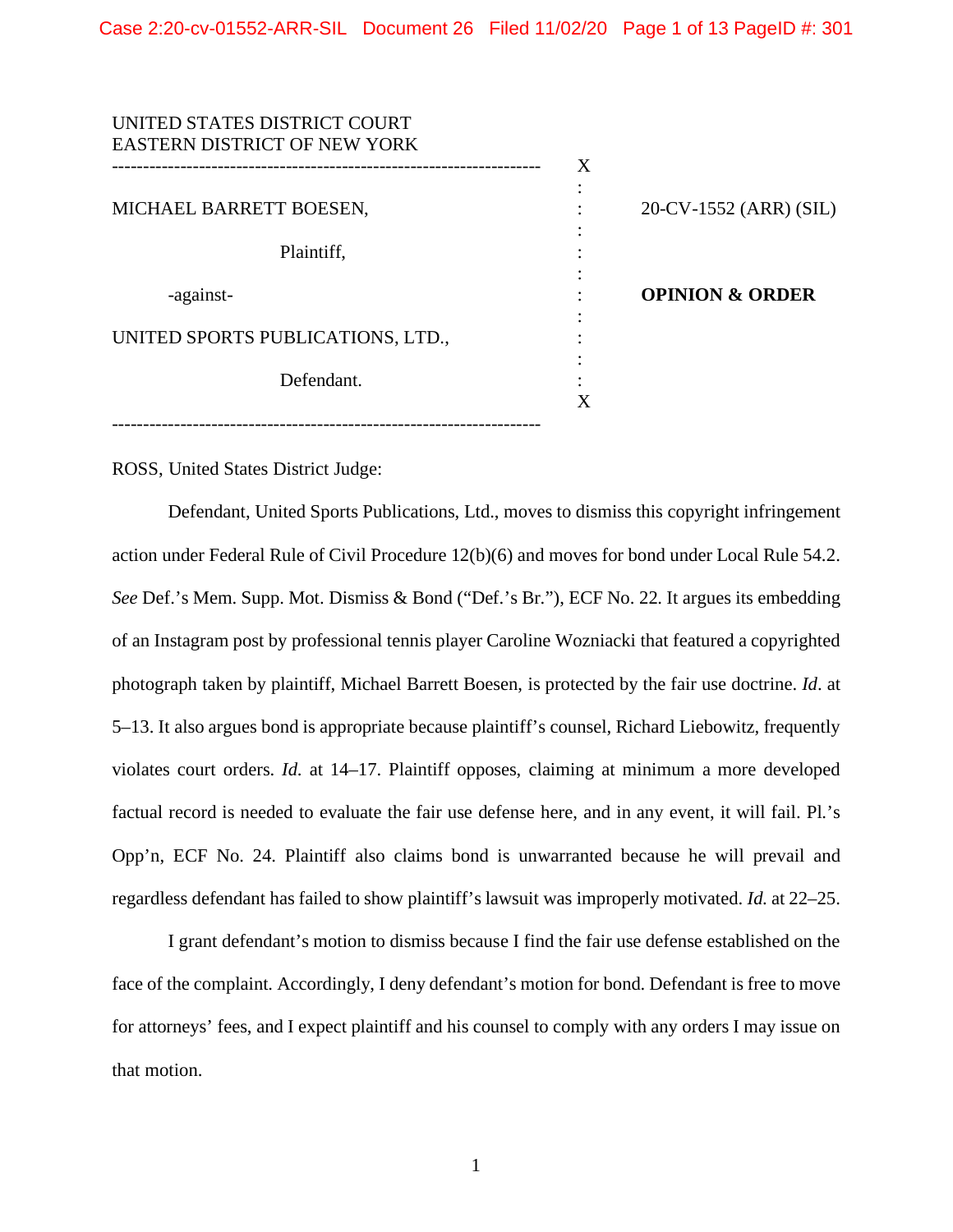#### **BACKGROUND**

The following facts, drawn from plaintiff's September 22, 2020 amended complaint, are presumed to be true for the purpose of this motion to dismiss. *See, e.g.*, *Lundy v. Catholic Health Sys. of Long Island Inc.*, 711 F.3d 106, 113 (2d Cir. 2013).

On December 6, 2019, professional tennis player Caroline Wozniacki announced her retirement from the sport on her Instagram page. Am. Compl. ¶ 16, ECF No. 20; Instagram Post, ECF No. 20-4 (annexed as Ex. D to Am. Compl.). The post included a cropped low-resolution version of a photograph taken by plaintiff, Michael Barrett Boesen, a professional photographer based in Denmark. Am. Compl. ¶¶ 5, 12, 16. The photograph, taken in 2002, shows a young Wozniacki preparing to serve. Photograph, ECF No. 20-1 (annexed as Ex. A to Am. Compl.); Website, ECF No. 20-2 (annexed as Ex. B to Am. Compl.).





*Figure 1: Wozniacki's December 6, 2019 Instagram Post. Figure 2: Plaintiff's Original Photograph.* That same day, defendant, United Sports Publications Ltd., a sports news publisher, ran an article on the Long Island Tennis Magazine website covering Wozniacki's retirement announcement. Am. Compl. ¶¶ 9, 17; Article, ECF No. 20-5 (annexed as Ex. E to Am. Compl.). The article quoted the text of the Instagram post and summarized Wozniacki's career. *See* Article. It noted she "ha[d] accumulated more than 630 singles victories and 30 titles, including her lone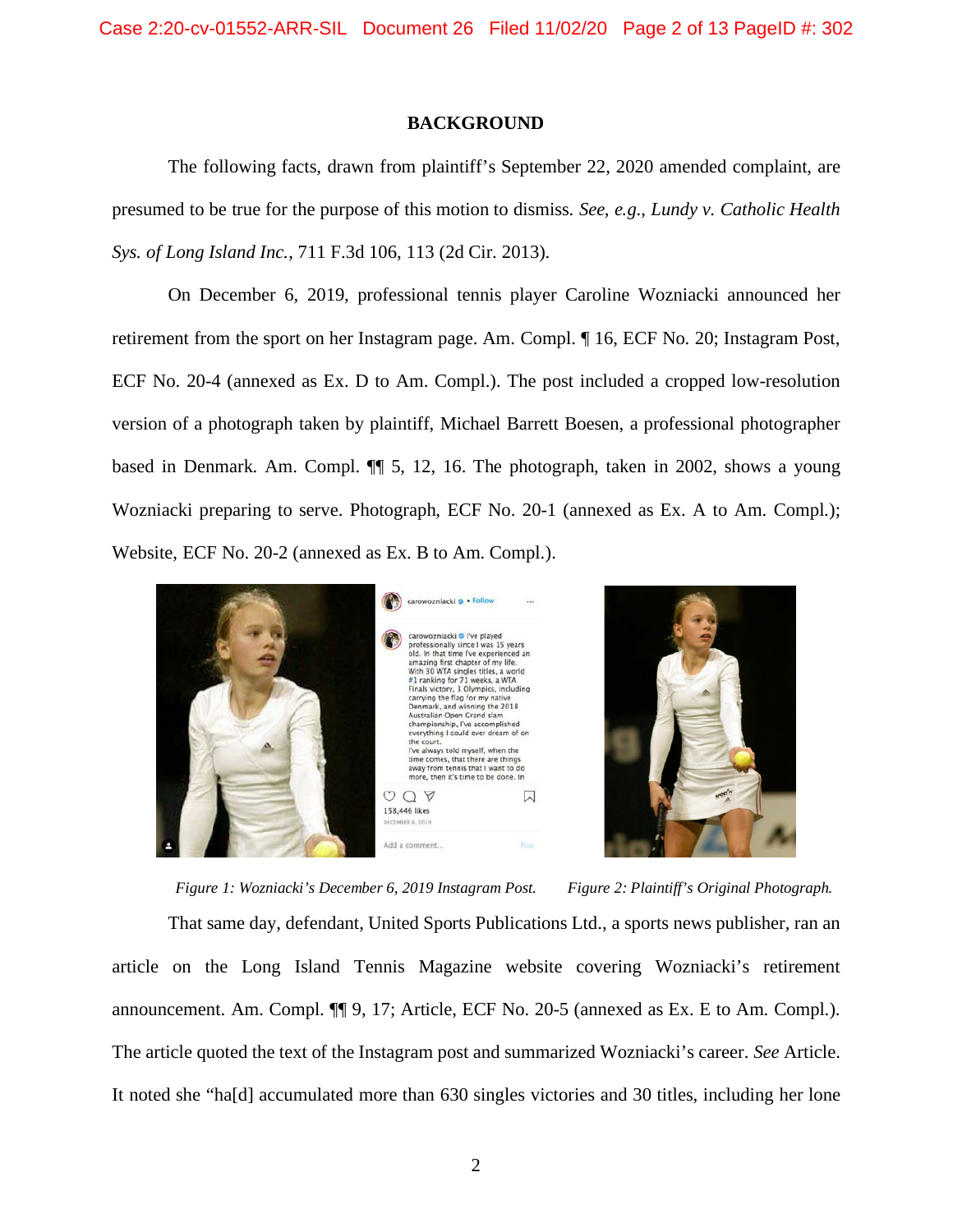Grand Slam title in Melbourne in 2018," and in "[t]hat same year, she was diagnosed with rheumatoid arthritis, and battled injuries in 2019 where she played only 35 matches." *Id*. at 2.

To accompany this commentary, the article "embedded" Wozniacki's original Instagram post featuring a cropped version of plaintiff's photograph.<sup>[1](#page-2-0)</sup> *Id*.; Am. Compl. ¶ 17. Defendant did not license the photograph from plaintiff, nor did it have permission to publish the work on its website. Am. Compl. ¶ 19. Defendant subsequently registered a copyright on the photograph that became effective December 27, 2019. *Id*. ¶ 15; Copyright Registration, ECF No. 20-3 (annexed as Ex. C to Am. Compl.).



*Figure 3: Screenshots of Contested Article.*

Plaintiff filed the instant copyright infringement suit on March 25, 2020. *See* Compl., ECF

No. 1. Defendant answered the original complaint on July 15, [2](#page-2-1)020,<sup>2</sup> see Answer, ECF No. 7, then

<span id="page-2-0"></span><sup>&</sup>lt;sup>1</sup> An "embedded" image is one that "hyperlink[s]  $\ldots$  to [a] third-party website." *Goldman v. Breitbart News Network, LLC*, 302 F. Supp. 3d 585, 587 (S.D.N.Y. 2018). "To embed an image, [a] coder or web designer . . . add[s] an 'embed code' to the HTML instructions; this code directs the browser to the third-party server to retrieve the image." *Id*. "[T]he image appears on the new page, but links to and remains hosted on the third-party server or website." *Walsh v. Townsquare Media, Inc.*, No. 19-CV-4958 (VSB), 2020 WL 2837009, at \*2 n.4 (S.D.N.Y. June 1, 2020).

<span id="page-2-1"></span><sup>&</sup>lt;sup>2</sup> Defendant submits that it offered plaintiff a Rule 68 judgment of \$1,001 on July 15, 2020, and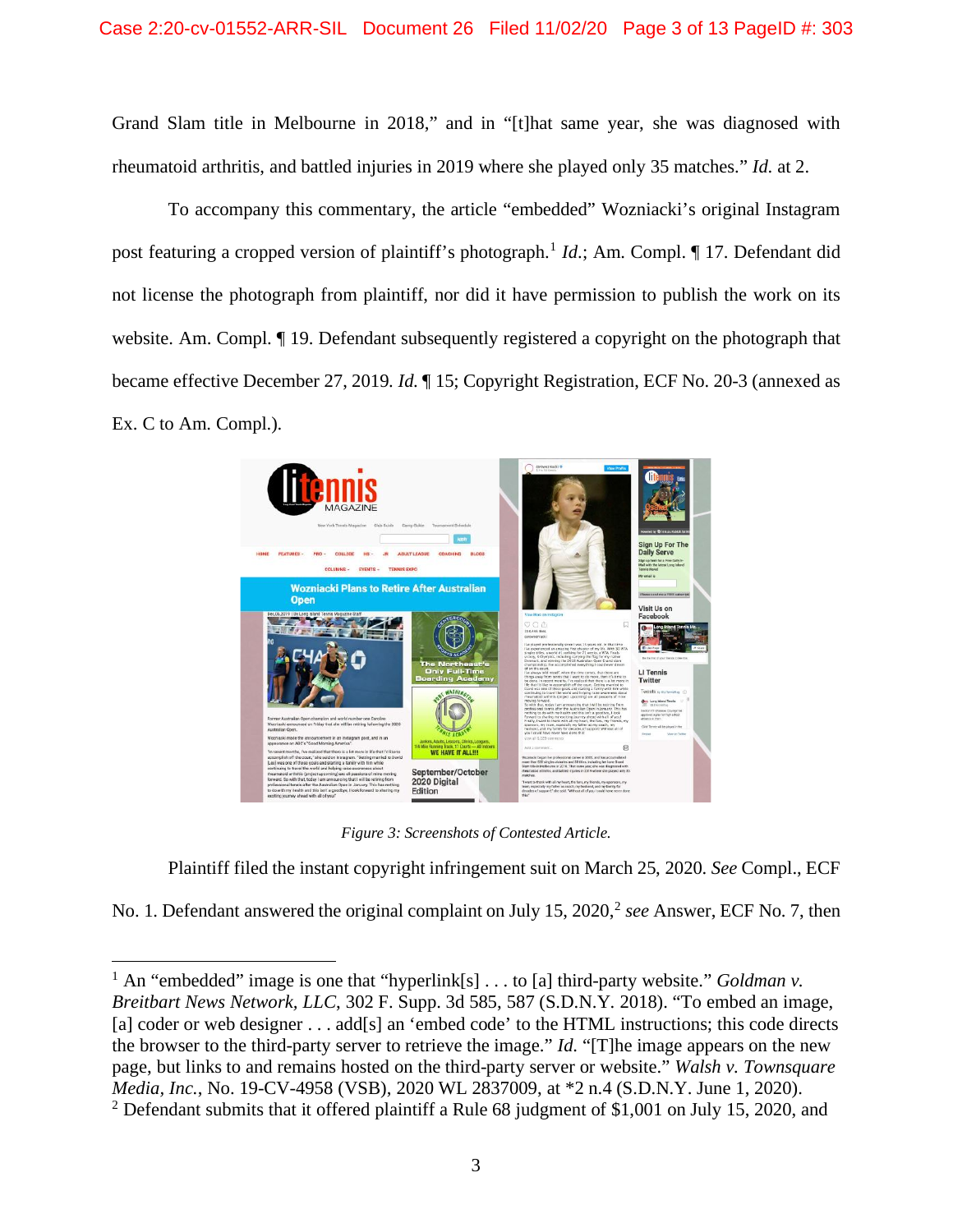sought permission to file a motion to dismiss and motion for bond on August 25, 2020, *see* Letter Requesting Pre-Motion Conference, ECF No. 11. I granted permission on September 2, 2020 but instructed defendant to fashion its motion to dismiss as one for judgment on the pleadings. Text Order (Sept. 2, 2020). The parties then agreed to plaintiff filing an amended complaint, which he did on September 22, 2020. *See* Am. Compl. Rather than answering the amended complaint, defendant filed the instant motion to dismiss and motion for bond on October 7, 2020. *See* Def.'s Br. Plaintiff opposed on October 20, 2020, Pl.'s Opp'n, and defendant replied on October 27, 2020, Def.'s Reply, ECF No. 25.

#### **LEGAL STANDARD**

"To survive a motion to dismiss, a complaint must contain sufficient factual matter, accepted as true, to state a claim to relief that is plausible on its face." *Ashcroft v. Iqbal*, 556 U.S. 662, 678 (2009) (citation and quotation marks omitted). A claim is facially plausible "when the plaintiff pleads factual content that allows the court to draw the reasonable inference that the defendant is liable for the misconduct alleged." *Id*. In reviewing a complaint under Rule 12(b)(6), I must "constru[e] [it] liberally, accepting all factual allegations in the complaint as true, and drawing all reasonable inferences in the plaintiff's favor." *Bacon v. Phelps*, 961 F.3d 533, 540 (2d Cir. 2020) (citation omitted). I may consider only those "facts stated on the face of the complaint, in documents appended to the complaint or incorporated in the complaint by reference, and to matters of which judicial notice may be taken." *Allen v. WestPoint-Pepperell, Inc.*, 945 F.2d 40, 44 (2d Cir. 1991). "Affirmative defenses may be adjudicated at this stage in the litigation . . . where the facts necessary to establish the defense are evident on the face of the complaint." *Kelly-Brown* 

plaintiff rejected it. Rule 68 Offer, ECF No. 22-3 (annexed as Ex. B to Declaration of Moish E. Peltz ("Peltz Decl.")).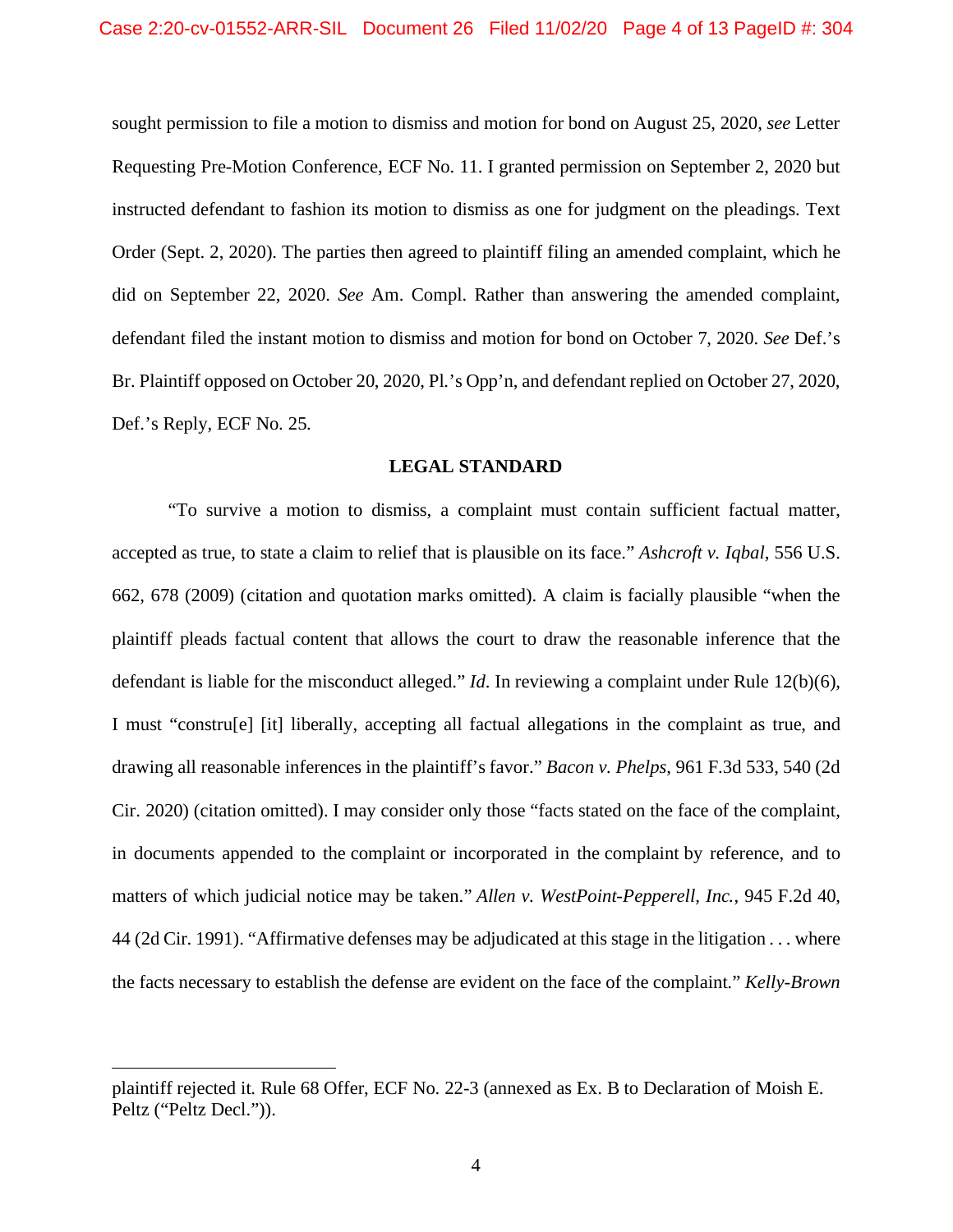*v. Winfrey*, 717 F.3d 295, 308 (2d Cir. 2013).

Further, under Local Rule 54.2, I have discretion to order a party to pay bond as security for "attorneys' fees to which a party is potentially entitled by statute." *Lee v. W Architecture & Landscape Architecture, LLC*, No. 18-CV-5820 (PKC) (CLP), 2019 WL 2272757, at \*1 (E.D.N.Y. May 28, 2019). In determining whether a bond for these fees is appropriate, courts consider "(1) the financial condition and ability to pay of the party who would post the bond; (2) whether that party is a resident or foreign corporation; (3) the merits of the underlying claims; (4) the extent and scope of discovery; (5) the legal costs expected to be incurred; and (6) compliance with past court orders." *Teri v. Oxford Mgmt. Servs.*, No. 05-CV-2777 (DRH) (WDW), 2013 WL 132660, at \*2 (E.D.N.Y. Jan. 10, 2013) (citation omitted).

#### **DISCUSSION**

# **I. Defendant's Embedding of the Instagram Post Featuring Plaintiff's Copyrighted Photograph Constitutes Fair Use.**

A defendant may defeat a claim of copyright infringement if it shows the "fair use of a copyrighted work . . . for purposes such as criticism, comment, news reporting, teaching . . . , scholarship, or research." *NXIVM Corp. v. Ross Inst*., 364 F.3d 471, 476 (2d Cir. 2004) (quoting 17 U.S.C. § 107). In evaluating fair use, courts must consider:

(1) the purpose and character of the use, including whether such use is of a commercial nature or is for nonprofit educational purposes;

(2) the nature of the copyrighted work;

(3) the amount and substantiality of the portion used in relation to the copyrighted work as a whole; and

(4) the effect of the use upon the potential market for or value of the copyrighted work.

17 U.S.C. § 107. "[A]ll factors must be explored and the results weighed together in light of the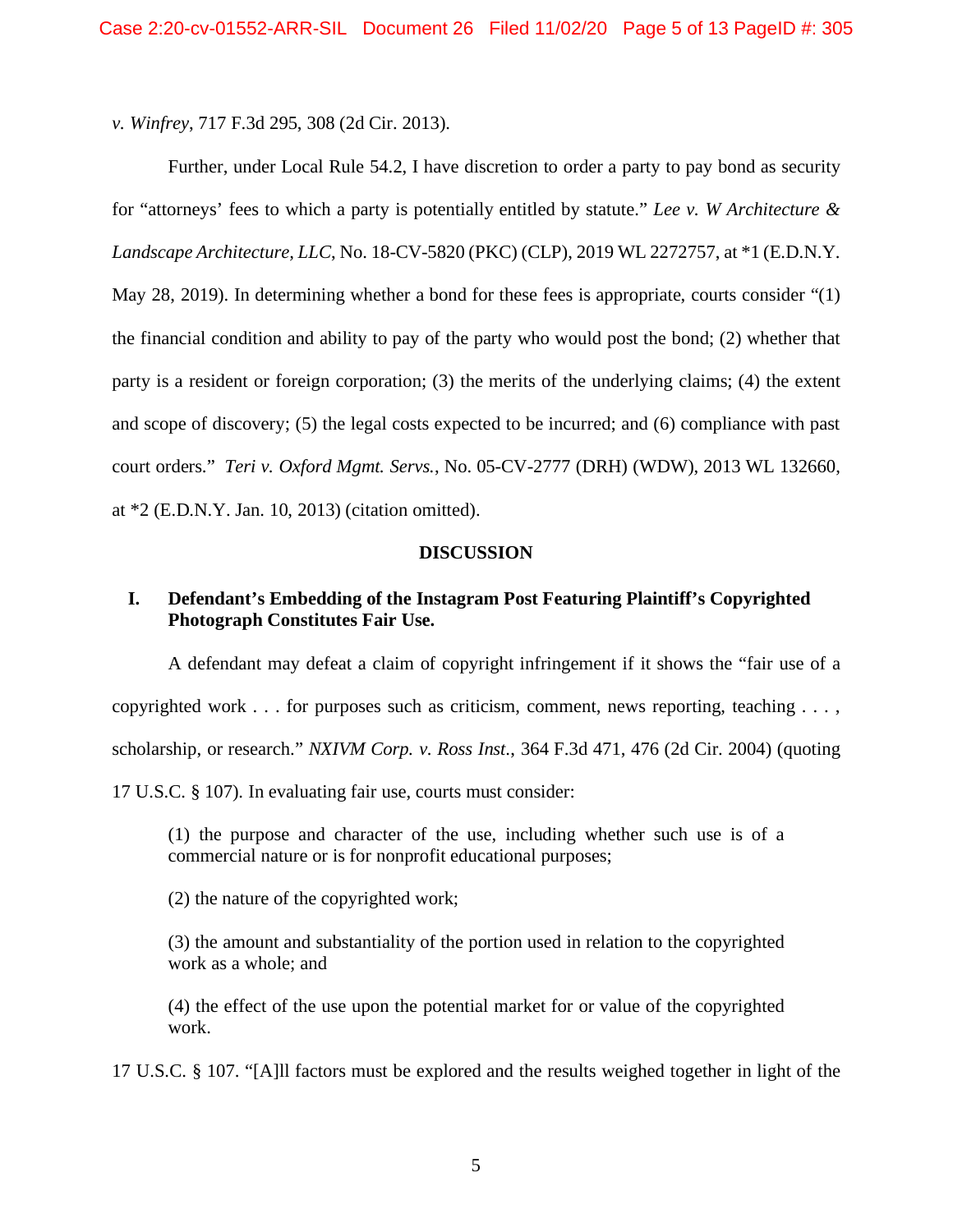purposes of copyright and the fair use defense." *NXIVM*, 364 F.3d at 477. Taken together, I find applying these factors to the complaint establishes that defendant's use of plaintiff's photograph was fair.

## **A. Purpose and Character of the Use**

First, I must determine whether defendant's use of the contested work was "transformative," taking into account any "commercial purpose."[3](#page-5-0) *NXIVM*, 364 F.3d at 477. "The central purpose of this investigation is to see . . . whether the new work merely supersede[s] the objects of the original creation . . . or instead adds something new, with a further purpose or different character, altering the first with new expression, meaning, or message . . . ." *Campbell v. Acuff-Rose Music, Inc.*, 510 U.S. 569, 579 (1994) (alteration in original) (citations and quotation marks omitted). In other words, "[a] use is transformative if it does something more than repackage or republish the original copyrighted work." *Authors Guild, Inc. v. HathiTrust*, 755 F.3d 87, 96 (2d Cir. 2014).

"[C]ourts have held that it is not fair to 'use [] an image solely to present the content of that image, in a commercial capacity,' or to otherwise use it 'for the precise reason it was created.'" *Walsh v. Townsquare Media, Inc.*, No. 19-CV-4958 (VSB), 2020 WL 2837009, at \*4 (S.D.N.Y. June 1, 2020) (quoting *BWP Media USA, Inc. v. Gossip Cop Media, Inc.*, 196 F. Supp. 3d 395, 407 (S.D.N.Y. 2016)). "However, use of a copyrighted photograph may be appropriate where 'the copyrighted work is itself the subject of the story, transforming the function of the work in the new context.'" *Id*. (quoting *Barcroft Media, Ltd. v. Coed Media Grp., LLC*, 297 F. Supp. 3d 339, 352 (S.D.N.Y. 2017)).

<span id="page-5-0"></span> $3$  Defendant asserts that I may consider allegations of bad faith under this factor. Def.'s Br. 9–10. But I need not do so here because plaintiff has not raised any such allegations.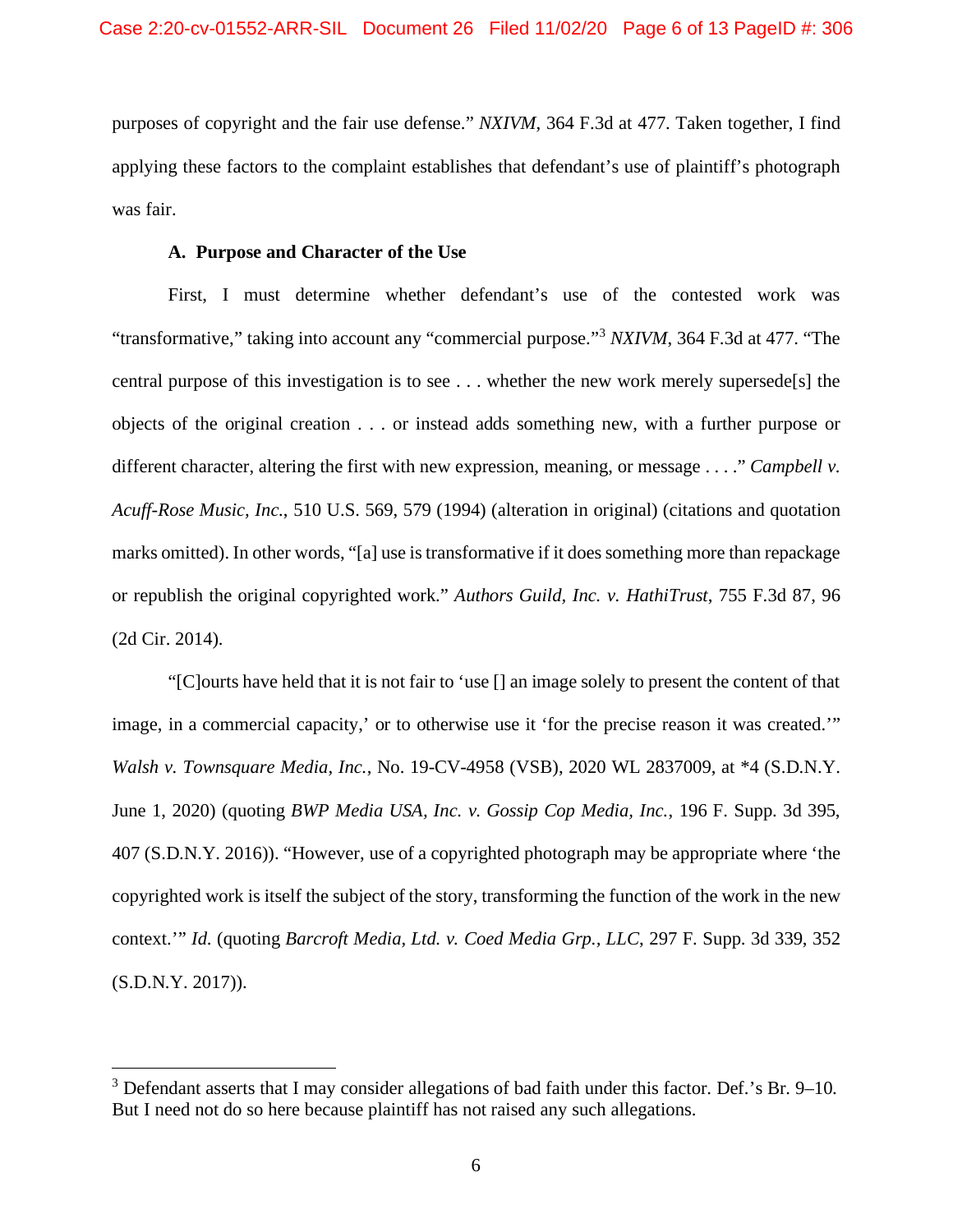Applying these standards at the motion to dismiss stage, one court in the Southern District of New York found that embedding an Instagram post featuring a copyrighted photo in an article reporting on the post itself was transformative. *Id*. at \*4–6. In that case, defendant publication Townsquare Media had published an article reporting on celebrity rapper Cardi B's Instagram post announcing that her lipstick collaboration with Tom Ford had sold out. *Id*. at \*2. The article embedded the original post, featuring a copyrighted photo by plaintiff photographer Rebecca Fay Walsh. *Id.* at \*1, \*2. The court reasoned that the article created new meaning for the photograph because:

Defendant did not publish the Photograph simply to present its content. It did not use the Photograph as a generic image of Cardi B to accompany an article about Cardi B . . . or as an image of her at Tom Ford's fashion show alongside an article about the fashion show . . . . Rather, Defendant published the Post, which incidentally contained the Photograph, because the Post—or, put differently, the fact that Cardi B had disseminated the Post—was the very thing the Article was reporting on.

*Id.* at  $*5$  (footnote omitted) (citations omitted).

I agree with this reasoning and apply it here. On its face, defendant's article reported on Wozniacki's retirement announcement and the fact that it took place on Instagram. *See* Article 1– 2. The article did not use plaintiff's photograph "as a generic image" of Wozniacki, nor to depict her playing tennis at a young age. *See Walsh*, 2020 WL 2837009, at \*5. Rather, it embedded the Instagram post announcing her retirement—which incidentally included the photograph—because "the fact that [Wozniacki] had disseminated" that post "was the very thing the Article was reporting on." *Id*. This angle sufficiently transformed the work to support a defense of fair use.

Moreover, defendant's status as a "for-profit publisher" does not diminish the transformative nature of the work. Am. Compl. ¶ 9. The Second Circuit has recognized that "[a]lmost all newspapers, books and magazines are published by commercial enterprises that seek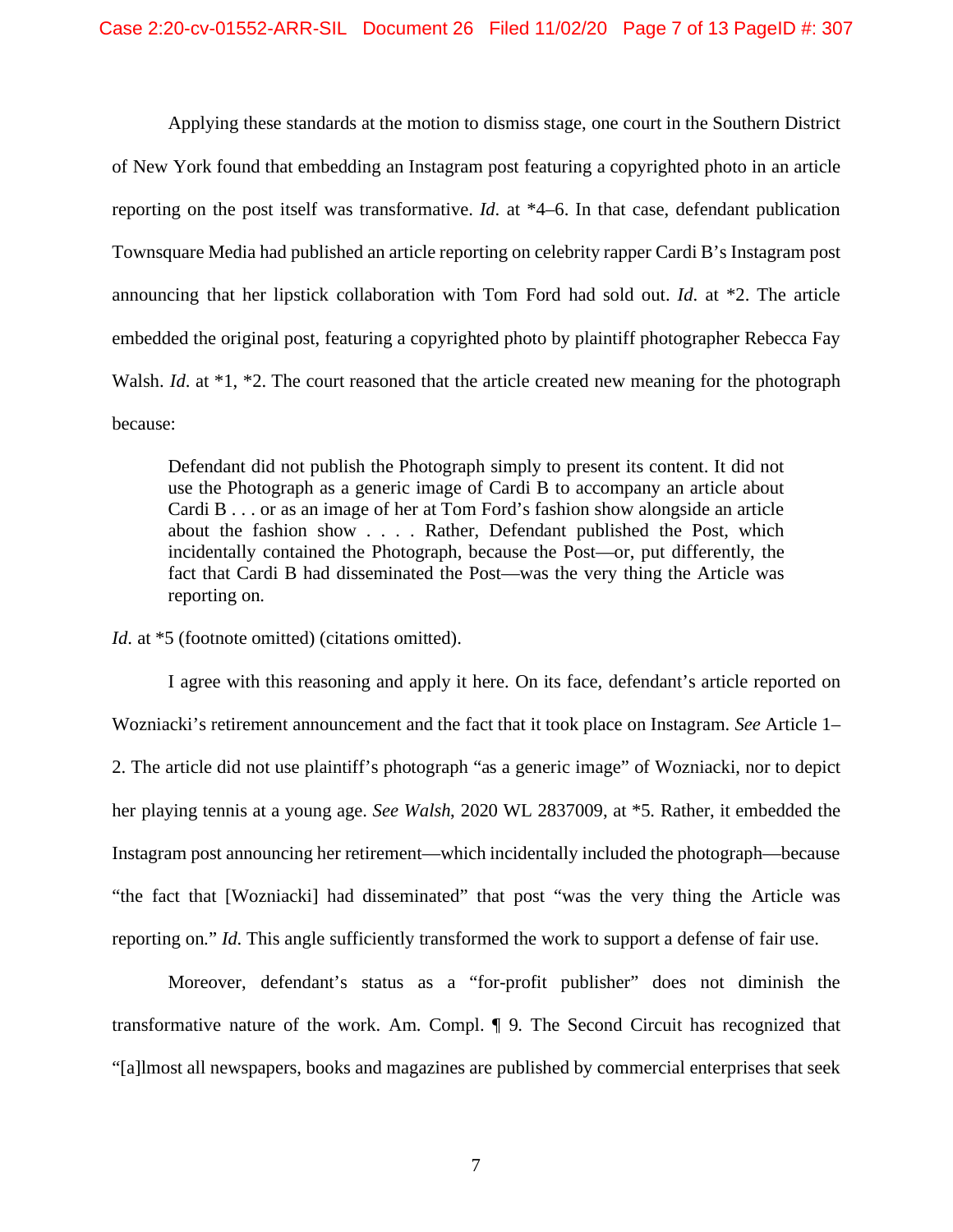a profit," and thus has "discounted this consideration where the link between [the defendant]'s commercial gain and its copying is . . . attenuated such that it would be misleading to characterize the use as commercial exploitation." *Swatch Grp. Mgmt. Servs. Ltd. v. Bloomberg L.P.*, 756 F.3d 73, 83 (2d Cir. 2014) (alterations in original) (citations and internal quotation marks omitted). Here, plaintiff has not alleged that defendant derived any commercial benefit from embedding the post beyond its being a for-profit entity and its publishing the article alongside advertisements. Am. Compl.  $\P$  9; Pl.'s Opp'n 14–15 (citing Article). Merely speculating that defendant has generated "profits, income, receipts, or other benefits" from a work's use, Am. Compl. 5 ¶ 3, does not show a sufficient "link between [the defendant]'s commercial gain and its copying" that lessens the weight of the article's transformative nature, *Swatch*, 756 F.3d at 83. Nor does the presence of advertisements establish such a connection. *Walsh*, 2020 WL 2837009, at \*5.

Plaintiff argues I should allow him to develop the factual record to determine if defendant's use was transformative, citing cases involving videos where the defendant's purpose for using the copyrighted work was unclear on the face of the complaint. Pl.'s Opp'n 5–8 (citing *Coleman v. Home Box Office, Inc.*, No. 18-CV-3510 (MKB), 2019 WL 8645387, at \*6 (E.D.N.Y. Aug. 6, 2019); *Hirsch v. CBS Broad. Inc.*, No. 17-CV-1860 (PAE), 2017 WL 3393845, at \*6 (S.D.N.Y. Aug. [4](#page-7-0), 2017)).<sup>4</sup> These cases do not apply here because it is obvious from comparing the contested print article to the original photograph—both of which are appended to the complaint—that the article's purpose is to report on Wozniacki's announcing her retirement on Instagram, not to describe Wozniacki playing tennis. *See Clark v. Transp. Alts., Inc.*, No. 18-CV-9985 (VM), 2019

<span id="page-7-0"></span><sup>4</sup> The quotation plaintiff invokes from *A.V.E.L.A., Inc. v. Est. of Marilyn Monroe*, 131 F. Supp. 3d 196, 210 (S.D.N.Y. Sept. 18, 2015), misconstrues the Second Circuit's decision in *Kelly-Brown*, which expressly held that fair use may be adjudicated on a motion to dismiss "where the facts necessary to establish the defense are evident on the face of the complaint." 717 F.3d at 308.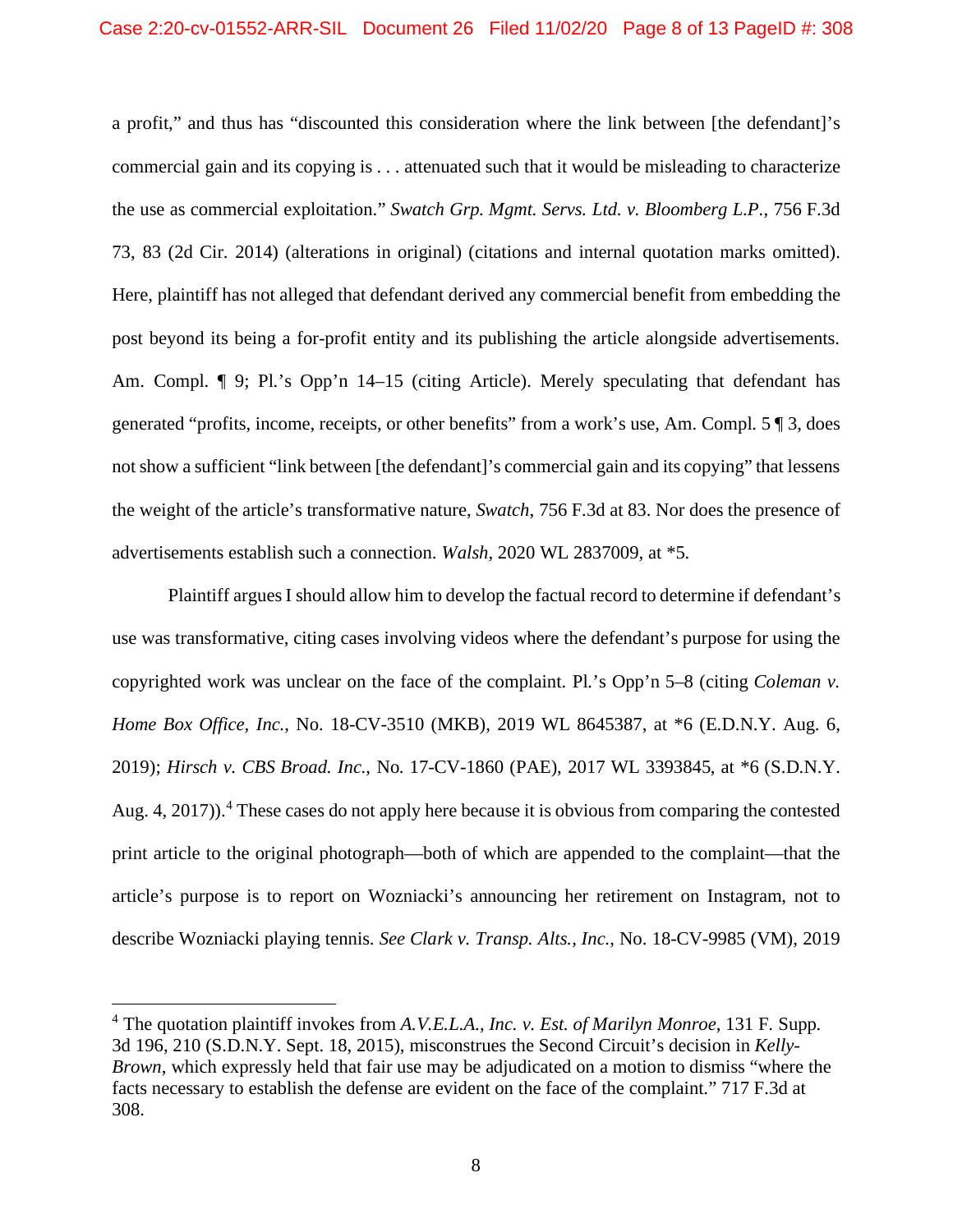WL 1448448, at  $*2$  (S.D.N.Y. Mar. 18, 2019) (holding the court could adjudicate fair use on a motion to dismiss by analyzing "side-by-side" the original photograph and allegedly infringing blog post, both of which were appended to the complaint (quoting *Cariou v. Prince*, 714 F.3d 694, 707 (2d Cir. 2013))). No further factual development could change that determination.

Regardless, plaintiff objects that defendant's reporting on Wozniacki's retirement, "as opposed to [her] performance in a tennis match, is a distinction without a difference." Pl.'s Opp'n 12. He characterizes the photograph as "an illustrative device to describe factual events surrounding Wozniacki<sup>['s]</sup> retirement," attempting to analogize this case to those where courts found news stories reporting on the subject of a copyrighted work not to be transformative. *Id*. at 11–14, 12 n.2. Plaintiff's argument might succeed if the photograph depicted Wozniacki at a podium announcing her retirement, but instead it shows her playing tennis as a young teenager. *See* Photograph. But for Wozniacki's choice to include the photograph in her Instagram retirement announcement, it would make no sense as "an illustrative device" in defendant's article. Therefore, defendant did not use the work "for the precise reason it was created," *BWP Media USA*, 196 F. Supp. 3d at 407, but "transform[ed] the function of the work in [a] new context," *Barcroft*, 297 F. Supp. 3d at 3[5](#page-8-0)2. This distinction makes all the difference.<sup>5</sup>

Plaintiff also cautions that if courts adopt *Walsh*'s reasoning then "news organizations [could] use social media posts as free grist to provide clickbait on their commercial websites." Pl.'s Opp'n 14. But that mischaracterizes the case. *Walsh*'s holding is narrow: embedding social media posts that incidentally use copyrighted images *in reporting on the posts themselves*

<span id="page-8-0"></span><sup>5</sup> I agree with plaintiff that newsworthiness alone does not trigger fair use, *see* Pl.'s Opp'n 9–10, which is why the purpose distinction is so crucial. However, contrary to plaintiff's arguments, Pl.'s Opp'n 12–13, lack of enlightened commentary on the work is not dispositive. *See Cariou*, 714 F.3d at 698; *Walsh*, 2020 WL 2837009, at \*6.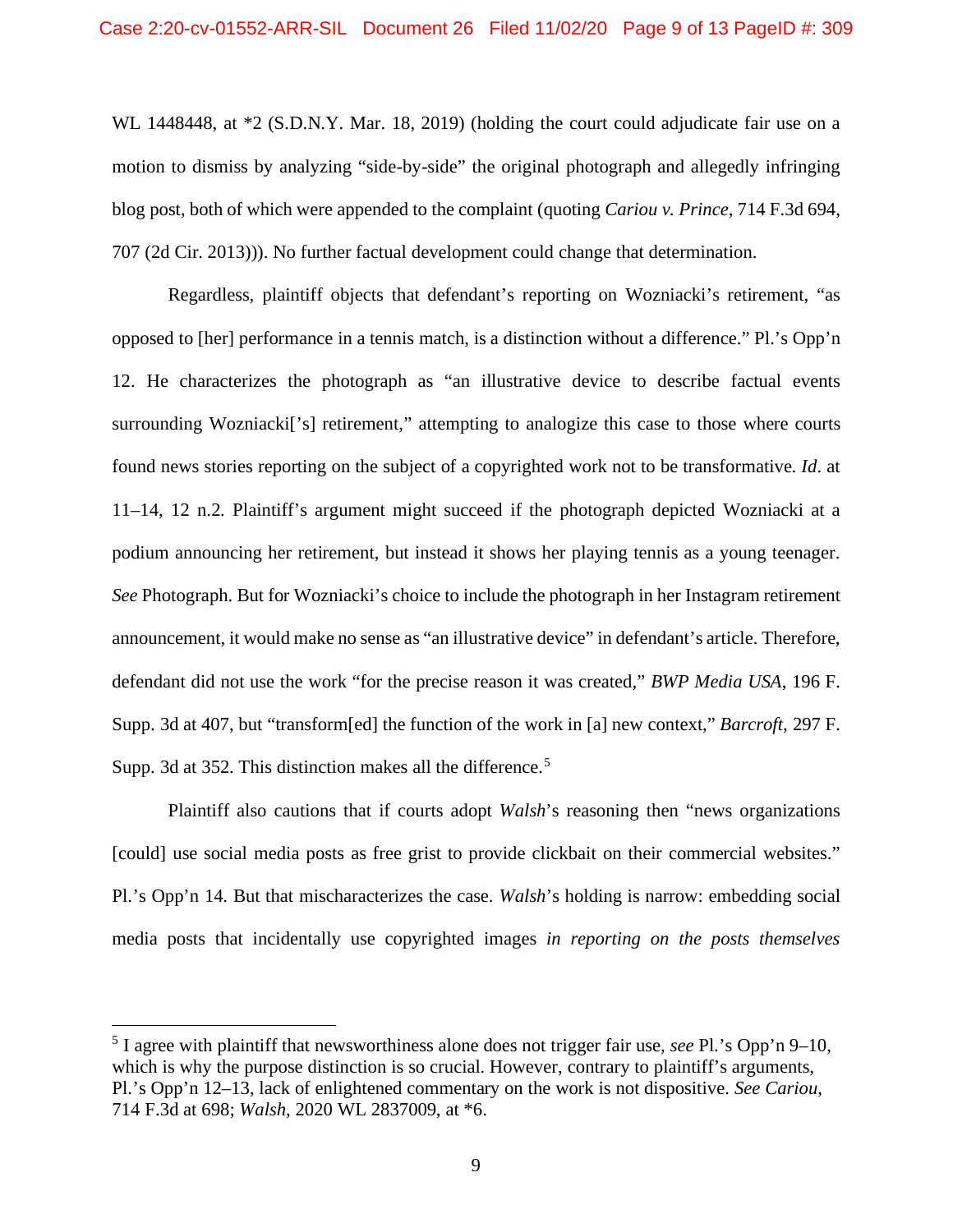transforms the original works, supporting a finding of fair use. *See* 2020 WL 2837009, at \*5. This conclusion, which aligns with well-settled case law, does not give publishers free reign to copy and paste copyrighted images at whim whenever they appear on Instagram or Facebook. Rather, it draws a line that balances photographers' interest in protecting their copyrights with reporters' interest in covering social media events. Thus, this factor strongly favors defendant.

## **B. Nature of the Copyrighted Work**

Second, I must evaluate the nature of the copyrighted work, although the Second Circuit has acknowledged that this factor "has rarely played a significant role in the determination of a fair use dispute." *Authors Guild v. Google, Inc.*, 804 F.3d 202, 220 (2d Cir. 2015). Even plaintiff admits it "carries minimal weight" and only argues it is "likely neutral" here. Pl.'s Opp'n 15. In assessing this factor, I must consider "(1) whether the work is expressive or creative, . . . with a greater leeway being allowed to a claim of fair use where the work is factual or informational, and (2) whether the work is published or unpublished, with the scope for fair use involving unpublished works being considerably narrower." *Cariou*, 714 F.3d at 709–10.

As an image of a famous athlete playing sports, the photograph has "both informational and creative elements" because it "document[s] [a] subject" and involves "technical skill and aesthetic judgment." *BWP Media USA*, 196 F. Supp. 3d at 408; *see also Walsh*, 2020 WL 2837009, at \*7. However, the photograph does not incur the same protections as an unpublished work because plaintiff has published it on his own social media page and website, in addition to Wozniacki's sharing it on her Instagram. *See* Facebook Screenshots, ECF No. 22-2 (annexed as Ex. A to Peltz Decl.);<sup>[6](#page-9-0)</sup> Instagram Post; Website. For that reason, I conclude this factor tips slightly

<span id="page-9-0"></span><sup>&</sup>lt;sup>6</sup> "[F]or purposes of a 12(b)(6) motion to dismiss, [I] may take judicial notice of information publicly announced on a party's website, as long as the website's authenticity is not in dispute and it is capable of accurate and ready determination . . . ." *Hesse v. Godiva Chocolatier, Inc.*,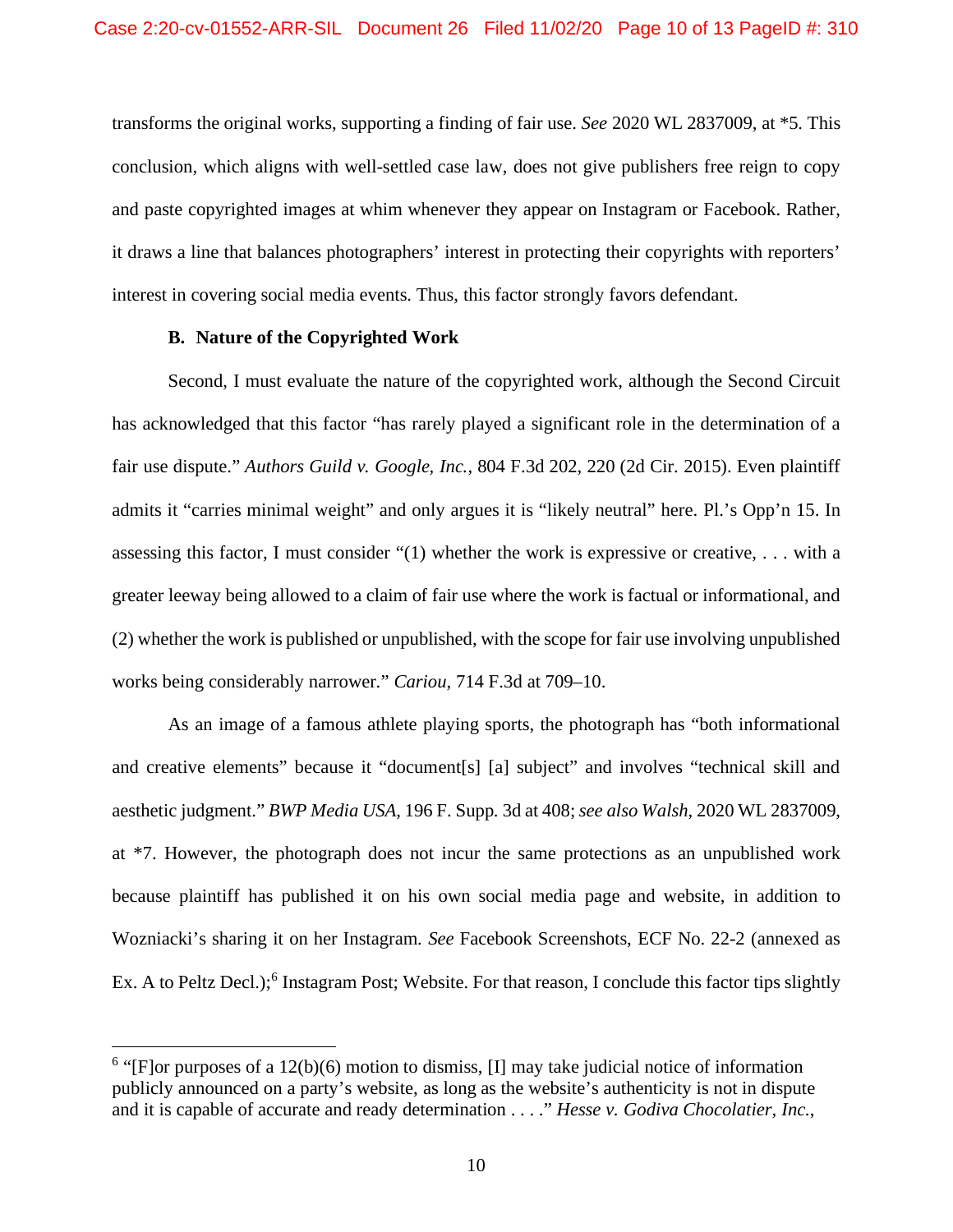in defendant's favor.

## **C. Amount and Substantiality of the Portion Used**

Third, I must consider "the proportion of the original work used" to determine "whether the quantity and value of the materials used[] are reasonable in relation to the purpose of the copying." *Cariou*, 714 F.3d at 710 (alteration in original) (citation and quotation marks omitted). Here, by embedding the post, defendant did not control how the photograph would be presented. Wozniacki chose to crop the image and use a lower resolution version of it—choices that in themselves tip this factor slightly in defendant's favor. *Compare* Instagram Post, *with* Photograph. Moreover, the embedded post retained all the markings of Instagram—i.e., Wozniacki's avatar, her profile name, the accompanying text—which further dilute the image. *See* Article 2.

Plaintiff argues defendant could have "commissioned its own freelance photojournalist to photograph Wozniacki," "published its news story without any photograph(s) whatsoever," or "obtained a license directly from Plaintiff before publishing its story." Pl.'s Opp'n 17. But any of these options would defeat the purpose of the story: to inform readers about Wozniacki's retirement announcement on social media. Only reproducing that post could achieve that aim. *See Walsh*, 2020 WL 2837009, at \*7. Thus, this factor favors defendant.

## **D. Effect of Use on Market**

Fourth, I must consider "whether the copy brings to the marketplace a competing substitute for the original, or its derivative, so as to deprive the rights holder of significant revenues because of the likelihood that potential purchasers may opt to acquire the copy in preference to the

No. 19-CV-972 (AJN), 2020 WL 2793014, at \*3 (S.D.N.Y. May 29, 2020) (citations and quotation marks omitted). Plaintiff does not contest the authenticity of the Facebook posts defendant submitted and in fact admits to posting the photograph on social media. Pl.'s Opp'n 19. Thus, I may take judicial notice of these posts.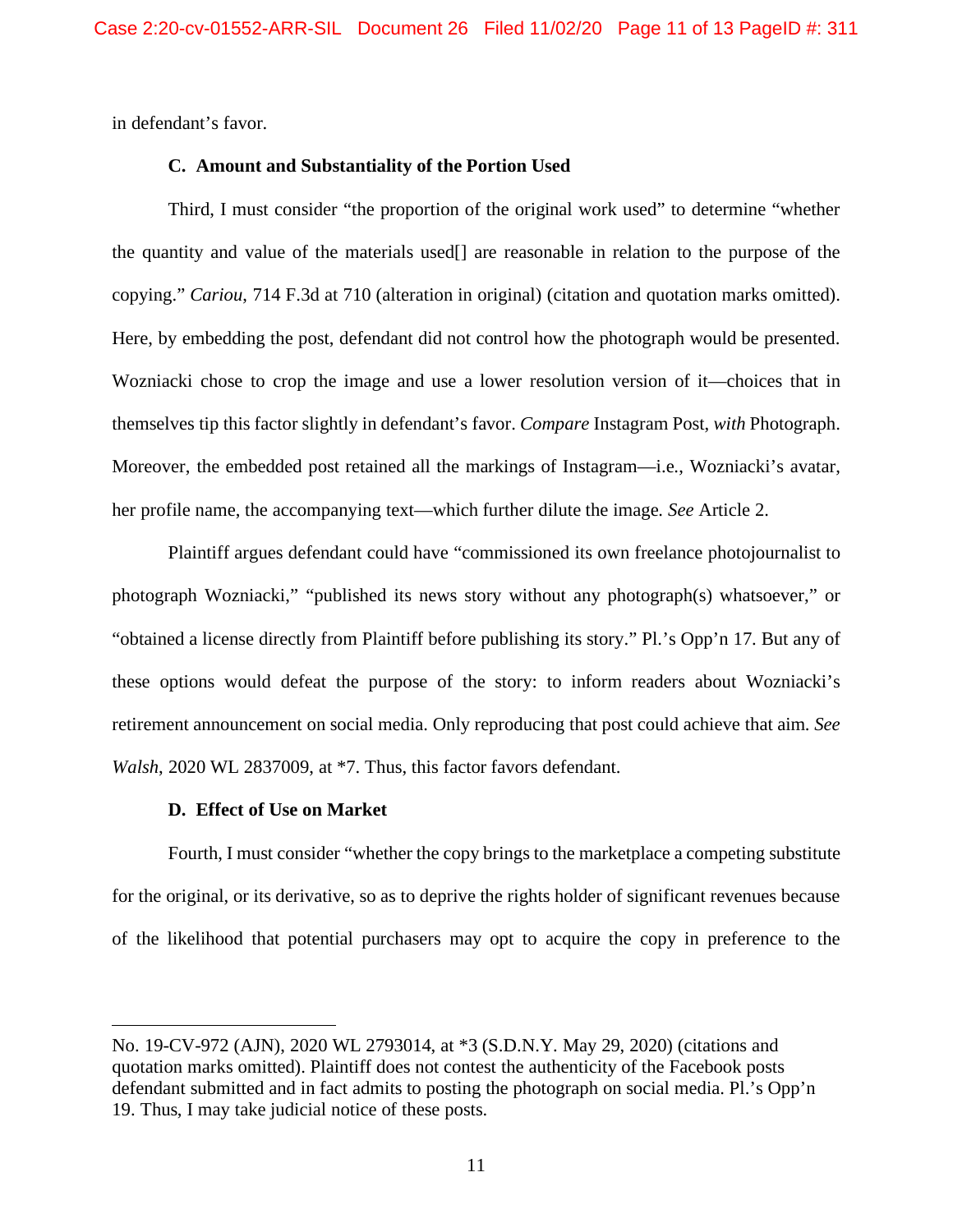original." *Capitol Records, LLC v. ReDigi Inc.*, 910 F.3d 649, 662 (2d Cir. 2018) (citation and quotation marks omitted), *cert. denied*, 139 S. Ct. 2760 (2019). Here, as in *Walsh*, "because the Photograph did not appear on its own, but as part of the Post, alongside text . . . , it is implausible that Defendant's use would compete with Plaintiff's business or affect the market or value of h[is] work." 2020 WL 2837009, at \*8; *see also Clark*, 2019 WL 1448448, at \*4 (finding screenshot of news article including copyrighted photograph not to diminish the work's market because it contained the article's "headline, author byline, and photographer credit"). Additionally, the post used a cropped low-resolution version of the photograph that would be a poor substitute for the original. *See* Instagram Post. Thus, this factor favors defendant, as well.

Since all factors support the fair use defense, I dismiss plaintiff's complaint for failure to state a claim.<sup>[7](#page-11-0)</sup>

## **II. Bond Is Not Warranted.**

Defendant argues I should order plaintiff to post bond on two bases: (1) defendant will prevail on its fair use defense; and (2) even if plaintiff prevails he will not recover more than the amount defendant offered to settle the case under Rule 68 and thus will owe defendant attorneys' fees. Def.'s Br. 14–17. Because I have dismissed plaintiff's claim under Rule 12(b)(6), I need not consider defendant's second basis for seeking bond.

As to the first, I have discretion to order bond here because under the Copyright Act, I may "award a reasonable attorney's fee to the prevailing party as part of the costs," and I have determined that defendant is the prevailing party. 17 U.S.C. § 505; Local Rule 54.2; *see also Selletti v. Carey*, 173 F.3d 104, 110 (2d Cir. 1999). On balance, however, I do not find bond

<span id="page-11-0"></span><sup>7</sup> Because I dismiss plaintiff's complaint, I need not consider defendant's argument that plaintiff is not entitled to statutory damages due to registering his copyright late. Def.'s Br. 14.